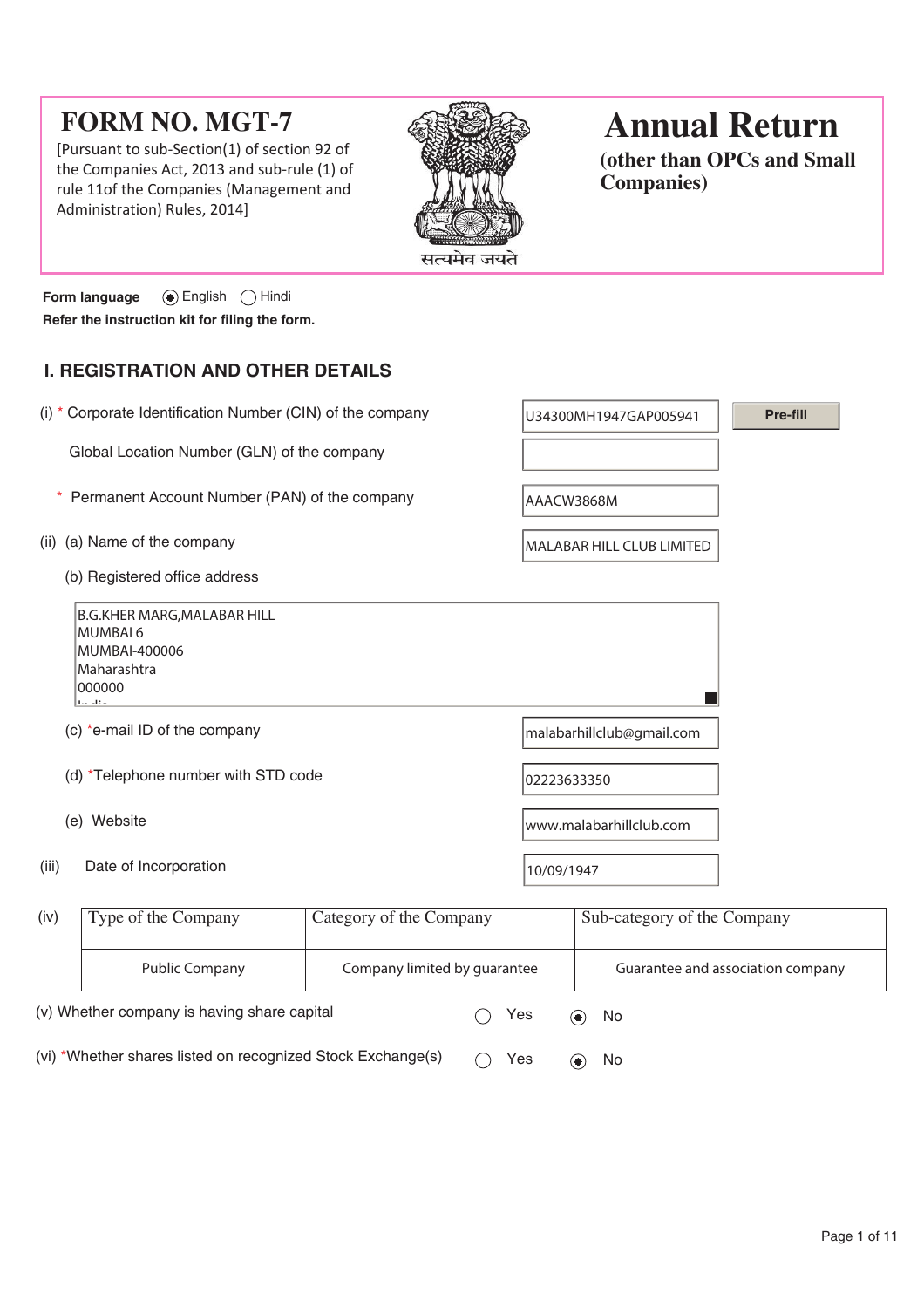| (vii) *Financial year From date                                     | 01/04/2020 | (DD/MM/YYYY) To date                                                                   | 31/03/2021 | (DD/MM/YYYY) |  |
|---------------------------------------------------------------------|------------|----------------------------------------------------------------------------------------|------------|--------------|--|
| (viii) *Whether Annual general meeting (AGM) held                   |            | Yes<br>$(\bullet)$                                                                     | No.        |              |  |
| (a) If yes, date of AGM                                             |            |                                                                                        |            |              |  |
| (b) Due date of AGM                                                 | 30/09/2021 |                                                                                        |            |              |  |
| (c) Whether any extension for AGM granted                           |            | Yes<br>$\left( \bullet \right)$                                                        | No.        |              |  |
| extension                                                           |            | (d) If yes, provide the Service Request Number (SRN) of the application form filed for | Z99999999  | Pre-fill     |  |
| (e) Extended due date of AGM after grant of extension<br>30/11/2021 |            |                                                                                        |            |              |  |
| (f) Specify the reasons for not holding the same                    |            |                                                                                        |            |              |  |
|                                                                     |            |                                                                                        |            |              |  |
| General extension granted vide MCA circular dated 23/09/2021        |            |                                                                                        |            |              |  |

# **II. PRINCIPAL BUSINESS ACTIVITIES OF THE COMPANY**

\*Number of business activities  $\vert_1$ 

| S.No | <b>Main</b><br>Activity<br>coup code | Description of Main Activity group Business | Activity<br>lCode | Description of Business Activity               | $\frac{1}{6}$ of turnover<br>lof the<br>company |
|------|--------------------------------------|---------------------------------------------|-------------------|------------------------------------------------|-------------------------------------------------|
|      | R                                    | Arts, entertainment and recreation $ R4 $   |                   | Sports, amusement and recreation<br>activities | 100                                             |

## **III. PARTICULARS OF HOLDING, SUBSIDIARY AND ASSOCIATE COMPANIES (INCLUDING JOINT VENTURES)**

\*No. of Companies for which information is to be given  $\vert_0$  **Pre-fill All** 

| S.No | Name of the company | CIN / FCRN | Holding/ Subsidiary/Associate/<br>Joint Venture | % of shares held |
|------|---------------------|------------|-------------------------------------------------|------------------|
|      |                     |            |                                                 |                  |

# **IV. SHARE CAPITAL, DEBENTURES AND OTHER SECURITIES OF THE COMPANY**

ISIN of the equity shares of the company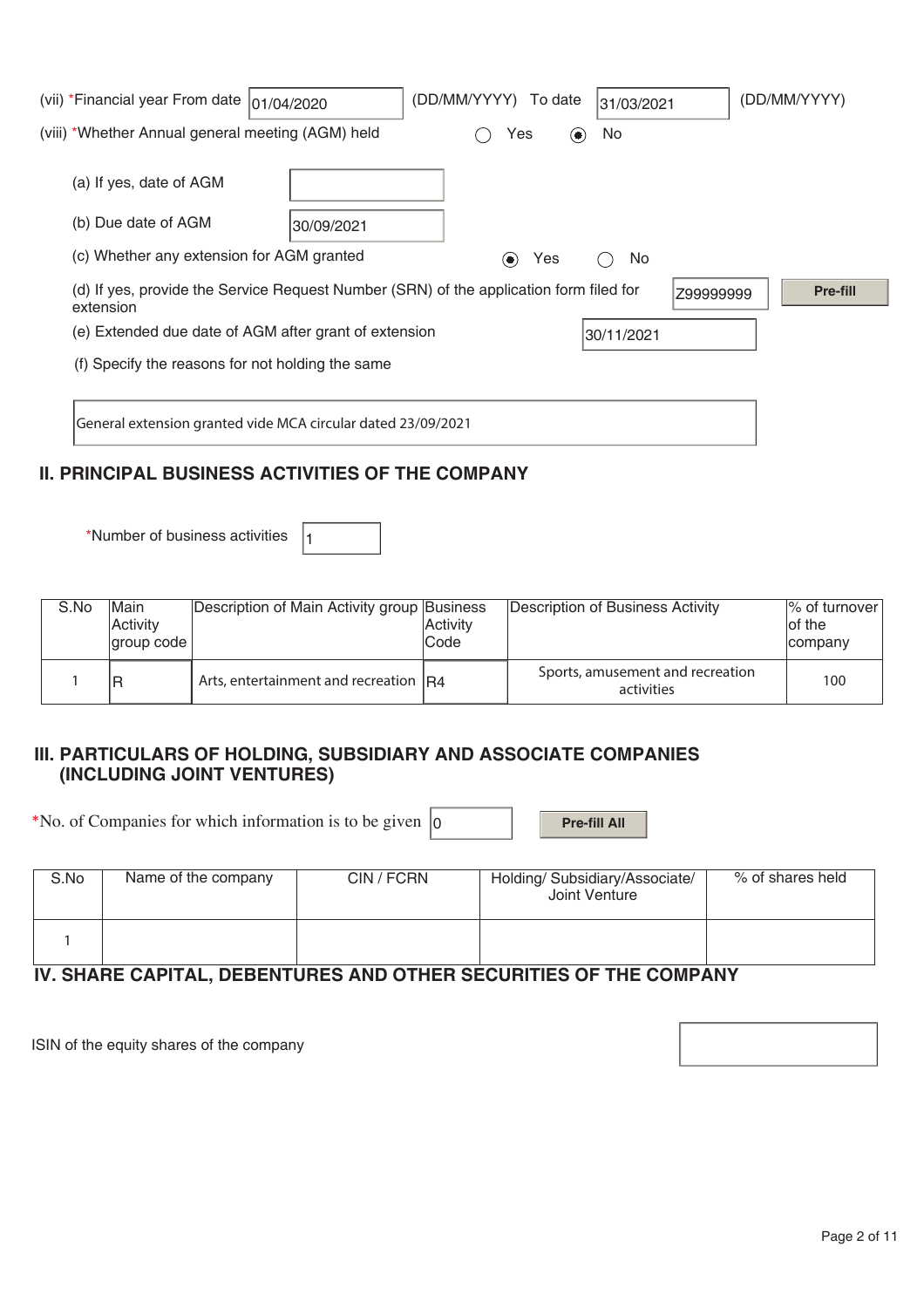**(iii) Details of shares/Debentures Transfers since closure date of last financial year (or in the case of the first return at any time since the incorporation of the company) \*** 

| $\boxtimes$ | - Nil                                            |                                        |              |                          |
|-------------|--------------------------------------------------|----------------------------------------|--------------|--------------------------|
|             | [Details being provided in a CD/Digital Media]   | () Yes                                 | $\bigcap$ No | $\bigcap$ Not Applicable |
|             |                                                  |                                        |              |                          |
|             | Separate sheet attached for details of transfers | $\rightarrow$ Yes $\rightarrow$<br>( ) | $\bigcap$ No |                          |

Note: In case list of transfer exceeds 10, option for submission as a separate sheet attachment or submission in a CD/Digital Media may be shown.

| Date of the previous annual general meeting        |                               |  |  |             |                                                             |            |  |
|----------------------------------------------------|-------------------------------|--|--|-------------|-------------------------------------------------------------|------------|--|
| Date of registration of transfer (Date Month Year) |                               |  |  |             |                                                             |            |  |
| Type of transfer                                   |                               |  |  |             | 1 - Equity, 2- Preference Shares, 3 - Debentures, 4 - Stock |            |  |
| <b>Units Transferred</b>                           | Number of Shares/ Debentures/ |  |  |             | Amount per Share/<br>Debenture/Unit (in Rs.)                |            |  |
| Ledger Folio of Transferor                         |                               |  |  |             |                                                             |            |  |
| <b>Transferor's Name</b>                           |                               |  |  |             |                                                             |            |  |
|                                                    | Surname                       |  |  | middle name |                                                             | first name |  |
| Ledger Folio of Transferee                         |                               |  |  |             |                                                             |            |  |
| <b>Transferee's Name</b>                           |                               |  |  |             |                                                             |            |  |
|                                                    | Surname                       |  |  |             | middle name                                                 | first name |  |
| Date of registration of transfer (Date Month Year) |                               |  |  |             |                                                             |            |  |
| Type of transfer                                   |                               |  |  |             | 1 - Equity, 2- Preference Shares, 3 - Debentures, 4 - Stock |            |  |

Amount per Share/ Debenture/Unit (in Rs.)

Number of Shares/ Debentures/

Units Transferred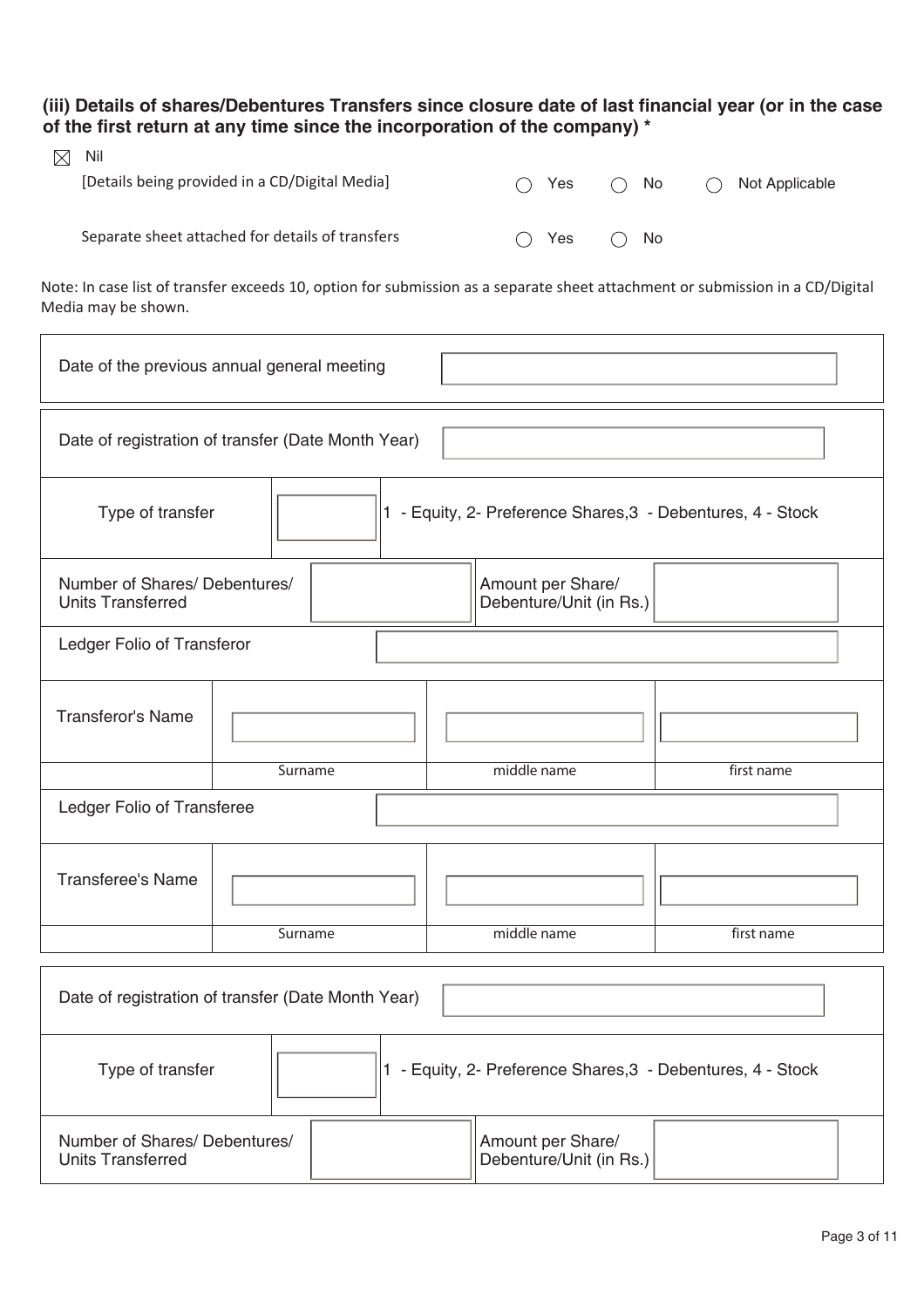| Ledger Folio of Transferor |         |             |            |  |  |  |
|----------------------------|---------|-------------|------------|--|--|--|
| <b>Transferor's Name</b>   |         |             |            |  |  |  |
|                            | Surname | middle name | first name |  |  |  |
| Ledger Folio of Transferee |         |             |            |  |  |  |
| <b>Transferee's Name</b>   |         |             |            |  |  |  |
|                            | Surname | middle name | first name |  |  |  |

## **(iv)** \***Debentures (Outstanding as at the end of financial year)**

| <b>Particulars</b>            | Number of units | Nominal value per<br>lunit | <b>Total value</b> |
|-------------------------------|-----------------|----------------------------|--------------------|
| Non-convertible debentures    | 0               | 0                          | O                  |
| Partly convertible debentures | 0               | 0                          |                    |
| Fully convertible debentures  | 0               | 0                          | 0                  |
| Total                         |                 |                            | 0                  |

### **Details of debentures**

| <b>Class of debentures</b>           | Outstanding as at<br>the beginning of the year<br>vear | Increase during the | Decrease during the Outstanding as at<br><b>vear</b> | the end of the year |
|--------------------------------------|--------------------------------------------------------|---------------------|------------------------------------------------------|---------------------|
| Non-convertible debentures           |                                                        |                     |                                                      |                     |
| <b>Partly convertible debentures</b> |                                                        |                     |                                                      |                     |
| <b>Fully convertible debentures</b>  |                                                        |                     |                                                      |                     |

#### **(v) Securities (other than shares and debentures)** 0 Type of Securities Number of **Securities** Nominal Value of each Unit Total Nominal Value Paid up Value of each Unit Total Paid up Value Total

**V. \*Turnover and net worth of the company (as defined in the Companies Act, 2013)**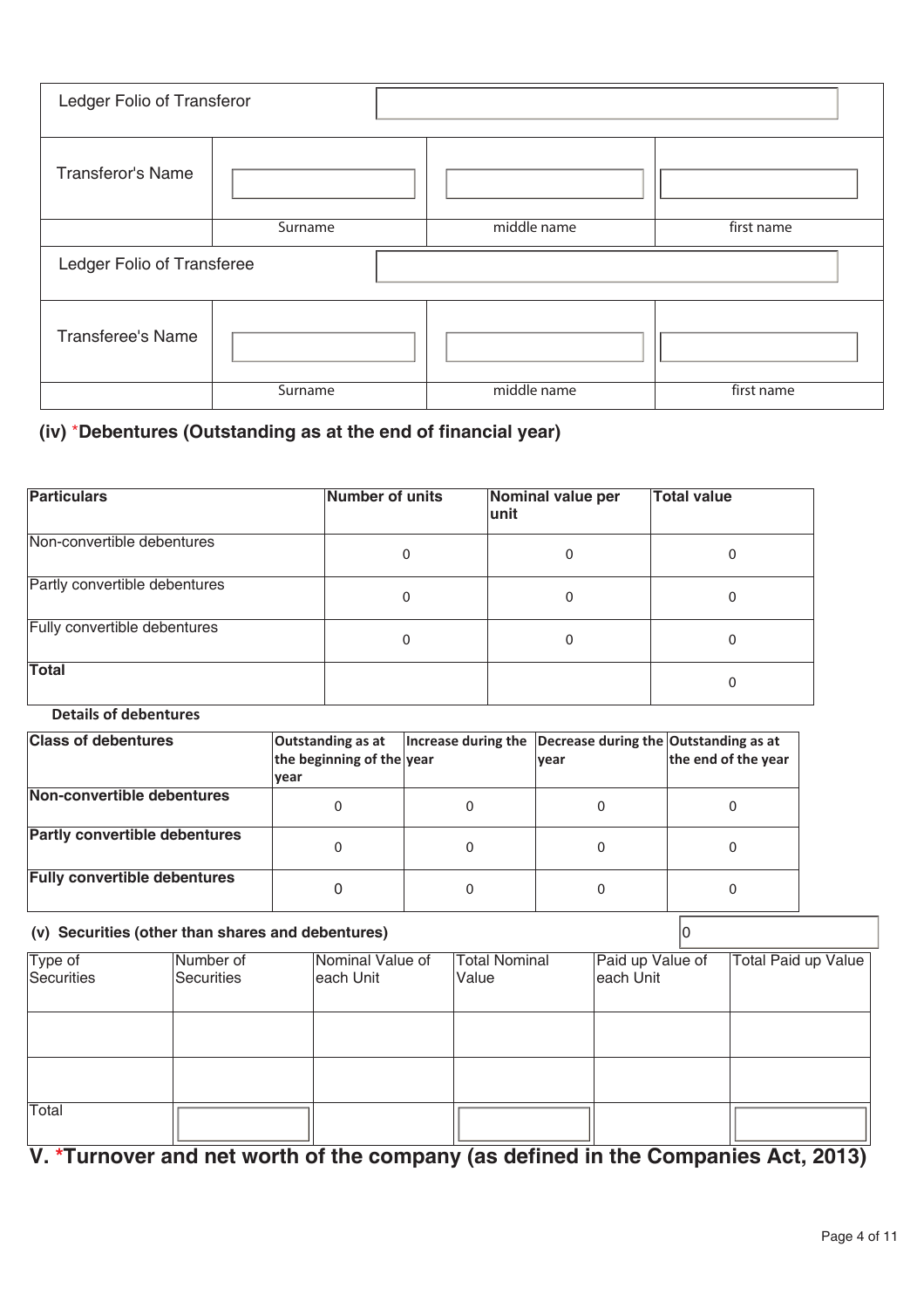**(i) Turnover**  56,845,262

### **(ii) Net worth of the Company**

1,327,020,788

### **VII. \*NUMBER OF PROMOTERS, MEMBERS, DEBENTURE HOLDERS (Details, Promoters, Members (other than promoters), Debenture holders)**

| <b>Details</b>                    | At the beginning of the year | At the end of the year |
|-----------------------------------|------------------------------|------------------------|
| <b>IPromoters</b>                 | 0                            | O                      |
| Members<br>(other than promoters) | 5,885                        | 5,919                  |
| Debenture holders                 | 0                            |                        |

## **VIII. DETAILS OF DIRECTORS AND KEY MANAGERIAL PERSONNEL**

#### **(A) \*Composition of Board of Directors**

| <b>Category</b>                             | <b>Number of directors at the</b><br>beginning of the year |               |             | Number of directors at the end<br>of the year | Percentage of shares held by<br>directors as at the end of year |               |  |
|---------------------------------------------|------------------------------------------------------------|---------------|-------------|-----------------------------------------------|-----------------------------------------------------------------|---------------|--|
|                                             | Executive                                                  | Non-executive | Executive   | Non-executive                                 | Executive                                                       | Non-executive |  |
| A. Promoter                                 | $\mathbf 0$                                                | $\mathbf 0$   | $\mathsf 0$ | $\mathbf 0$                                   | 0                                                               | $\mathbf 0$   |  |
| <b>B. Non-Promoter</b>                      | $\mathbf 0$                                                | 15            | $\mathbf 0$ | 15                                            | 0                                                               | $\mathbf 0$   |  |
| (i) Non-Independent                         | $\mathbf 0$                                                | 15            | $\mathbf 0$ | 15                                            | 0                                                               | $\mathbf 0$   |  |
| (ii) Independent                            | $\mathbf 0$                                                | $\mathbf 0$   | 0           | $\mathbf 0$                                   | 0                                                               | $\mathbf 0$   |  |
| <b>C. Nominee Directors</b><br>representing | $\mathbf 0$                                                | $\mathbf 0$   | $\mathbf 0$ | $\mathbf 0$                                   | 0                                                               | $\mathbf 0$   |  |
| $(i)$ Banks & FIs                           | $\mathbf 0$                                                | $\mathbf 0$   | $\mathbf 0$ | $\mathbf 0$                                   | $\mathbf 0$                                                     | $\mathbf 0$   |  |
| (ii) Investing institutions                 | $\mathbf 0$                                                | $\mathbf 0$   | $\mathbf 0$ | $\mathbf 0$                                   | $\mathbf 0$                                                     | $\mathbf 0$   |  |
| (iii) Government                            | $\mathbf 0$                                                | $\mathbf 0$   | 0           | $\mathbf 0$                                   | 0                                                               | $\mathbf 0$   |  |
| (iv) Small share holders                    | $\mathsf{O}\xspace$                                        | $\mathbf 0$   | 0           | $\mathbf 0$                                   | 0                                                               | $\mathbf 0$   |  |
| $(v)$ Others                                | $\mathbf 0$                                                | $\mathbf 0$   | $\Omega$    | $\mathbf 0$                                   | 0                                                               | $\mathbf 0$   |  |
| Total                                       | 0                                                          | 15            | 0           | 15                                            | 0                                                               | $\mathbf 0$   |  |

**Number of Directors and Key managerial personnel (who is not director) as on the financial year end date** 15

**(B) (i) \*Details of directors and Key managerial personnel as on the closure of financial year**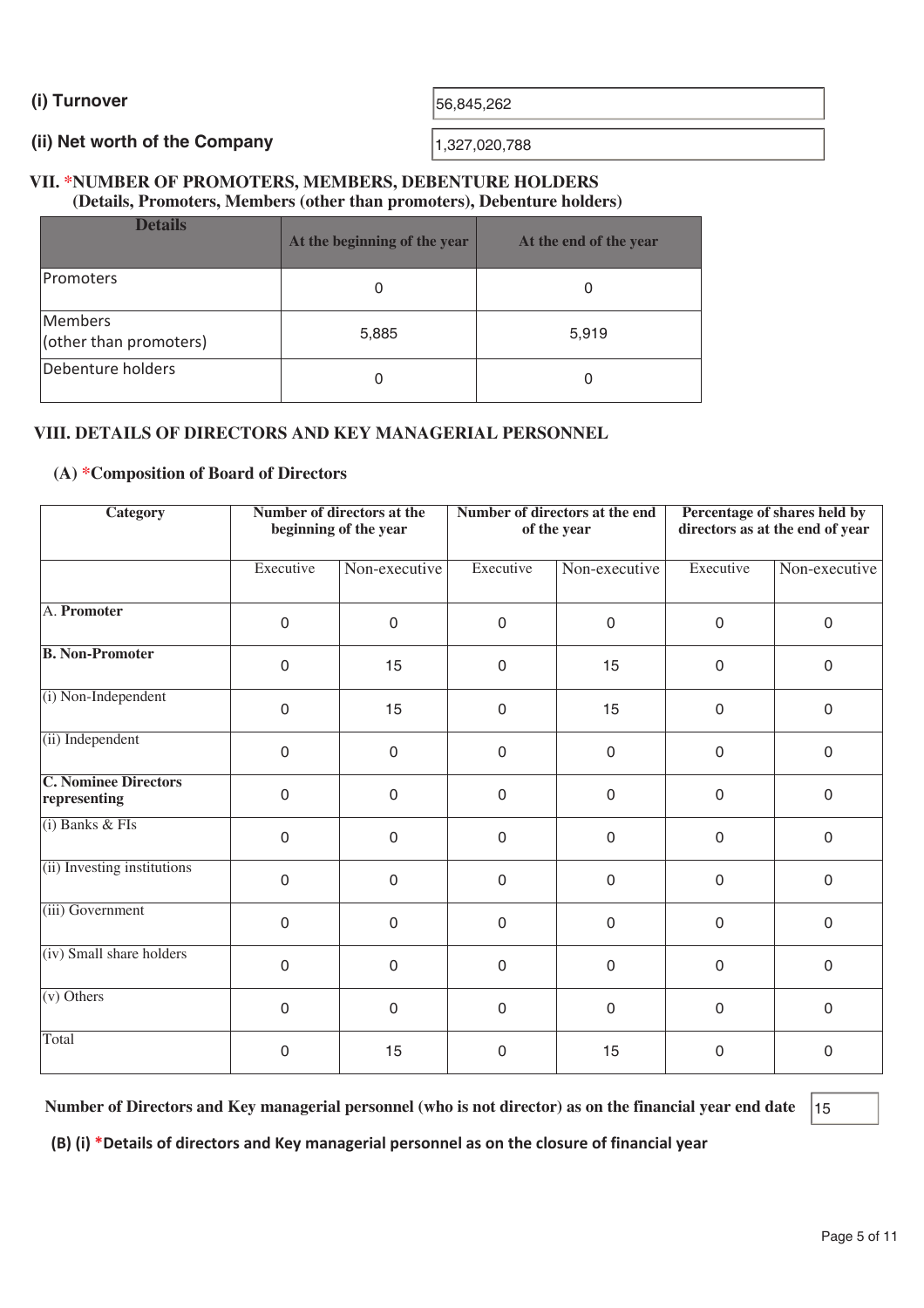| Name                                | DIN/PAN  | Designation     | Number of equity<br>share(s) held | Date of cessation (after closure of<br>financial year : If any) |
|-------------------------------------|----------|-----------------|-----------------------------------|-----------------------------------------------------------------|
| SHIRISH BHAGWANLA<br>$\pm$          | 00035051 | <b>Director</b> | 0                                 |                                                                 |
| KIRTIKUMAR KHATAU<br>$\pm$          | 00052948 | <b>Director</b> | 0                                 |                                                                 |
| <b>HARSHAD CHHOTAL/</b>             | 00061122 | <b>Director</b> | 0                                 |                                                                 |
| NITINKUMAR LALBHAI<br>H.            | 00062850 | Director        | $\mathsf 0$                       |                                                                 |
| <b>KETAN LALIT SHAH</b>             | 00083326 | <b>Director</b> | 0                                 |                                                                 |
| <b>HOMA DINSHAW PETI</b><br>$+$     | 00115010 | <b>Director</b> | $\mathsf{O}\xspace$               |                                                                 |
| RAMAN HIRJI MAROO                   | 00169152 | <b>Director</b> | $\mathbf 0$                       |                                                                 |
| <b>MEHUL NAVINCHANDI</b><br>÷       | 00368819 | Director        | $\mathsf{O}\xspace$               |                                                                 |
| <b>CHETAN SHANTILAL S</b><br>$+$    | 00488127 | <b>Director</b> | 0                                 |                                                                 |
| SAMIR JAYSUKHLAL L                  | 00606289 | Director        | 0                                 |                                                                 |
| <b>ADIL ASPI ENGINEER</b>           | 00832654 | <b>Director</b> | $\mathbf 0$                       |                                                                 |
| <b>MITIL RAJNIKANT CHC</b><br>$\pm$ | 01209404 | Director        | 0                                 |                                                                 |
| <b>ASHOK NARAYAN SH</b><br>Ŧ        | 02373952 | <b>Director</b> | $\mathsf 0$                       |                                                                 |
| <b>ANAND MAHENDRA K</b><br>$+$      | 03225544 | Director        | 0                                 |                                                                 |
| <b>SUBHASH BHAURAO</b><br>Ŧ         | 03249032 | Director        | $\mathsf 0$                       |                                                                 |

### (ii) Particulars of change in director(s) and Key managerial personnel during the year  $|_2$

| Name                      | DIN/PAN  | Designation at the<br>beginning / during | Date of appointment/<br>change in designation/ | Nature of change (Appointment/    |  |
|---------------------------|----------|------------------------------------------|------------------------------------------------|-----------------------------------|--|
|                           |          | the financial year                       | <i>cessation</i>                               | Change in designation/ Cessation) |  |
| SUBHASH BHAURAO I         | 03249032 | Director                                 | 27/11/2020                                     | Appointment                       |  |
| <b>PERCY BOMANJI DARI</b> | 00059886 | Director                                 | 27/11/2020                                     | Cessation                         |  |

#### **IX. MEETINGS OF MEMBERS/CLASS OF MEMBERS/BOARD/COMMITTEES OF THE BOARD OF DIRECTORS**

 **A.** MEMBERS/CLASS /REQUISITIONED/NCLT/COURT CONVENED MEETINGS

Number of meetings held  $\vert$ <sup>1</sup>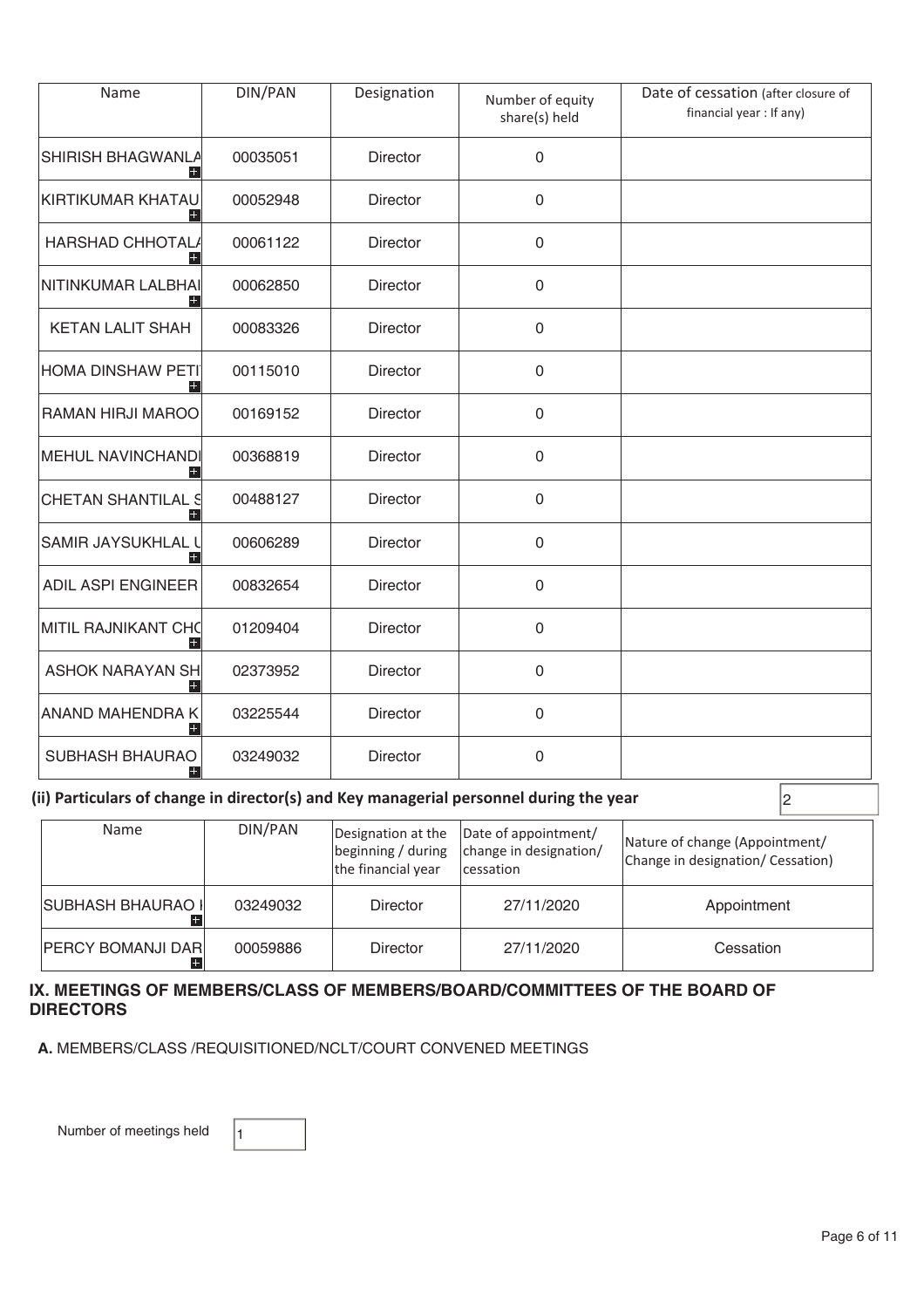| Type of meeting               | Date of meeting | Total Number of<br>Members entitled to<br>attend meeting | Attendance                     |                            |
|-------------------------------|-----------------|----------------------------------------------------------|--------------------------------|----------------------------|
|                               |                 |                                                          | Number of members<br>lattended | % of total<br>shareholding |
| <b>Annual General Meeting</b> | 27/11/2020      | 5,478                                                    | 46                             |                            |

### **B. BOARD MEETINGS**

\*Number of meetings held  $\vert_{14}$ 

| S. No.           | Date of meeting | <b>Total Number of directors</b><br>associated as on the date<br>of meeting | Attendance                      |                 |  |  |  |  |
|------------------|-----------------|-----------------------------------------------------------------------------|---------------------------------|-----------------|--|--|--|--|
|                  |                 |                                                                             | Number of directors<br>attended | % of attendance |  |  |  |  |
| $\mathbf{1}$     | 23/04/2020      | 15                                                                          | 12                              | 80              |  |  |  |  |
| $\overline{c}$   | 28/05/2020      | 15                                                                          | 9                               | 60              |  |  |  |  |
| $\,3$            | 25/06/2020      | 15                                                                          | 11                              | 73.33           |  |  |  |  |
| 4                | 30/07/2020      | 15                                                                          | 12                              | 80              |  |  |  |  |
| 5                | 27/08/2020      | 15                                                                          | 10                              | 66.67           |  |  |  |  |
| $\,6\,$          | 22/09/2020      | 15                                                                          | 11                              | 73.33           |  |  |  |  |
| $\overline{7}$   | 09/10/2020      | 15                                                                          | $10$                            | 66.67           |  |  |  |  |
| $\,8\,$          | 29/10/2020      | 15                                                                          | 11                              | 73.33           |  |  |  |  |
| $\boldsymbol{9}$ | 13/11/2020      | 15                                                                          | 10                              | 66.67           |  |  |  |  |
| 10               | 30/11/2020      | 15                                                                          | 13                              | 86.67           |  |  |  |  |
| 11               | 24/12/2020      | 15                                                                          | 10                              | 66.67           |  |  |  |  |
| 12               | 28/01/2021      | 15                                                                          | 10                              | 66.67           |  |  |  |  |

#### **C. COMMITTEE MEETINGS**

| Number of meetings held |                    |                                                 |                                    |                               |                               |
|-------------------------|--------------------|-------------------------------------------------|------------------------------------|-------------------------------|-------------------------------|
| S. No.                  | Type of<br>meeting | Date of meeting of Members as<br>on the date of | <b>Total Number</b><br>the meeting | Number of members<br>attended | Attendance<br>% of attendance |
|                         |                    |                                                 |                                    |                               |                               |

#### **D. \*ATTENDANCE OF DIRECTORS**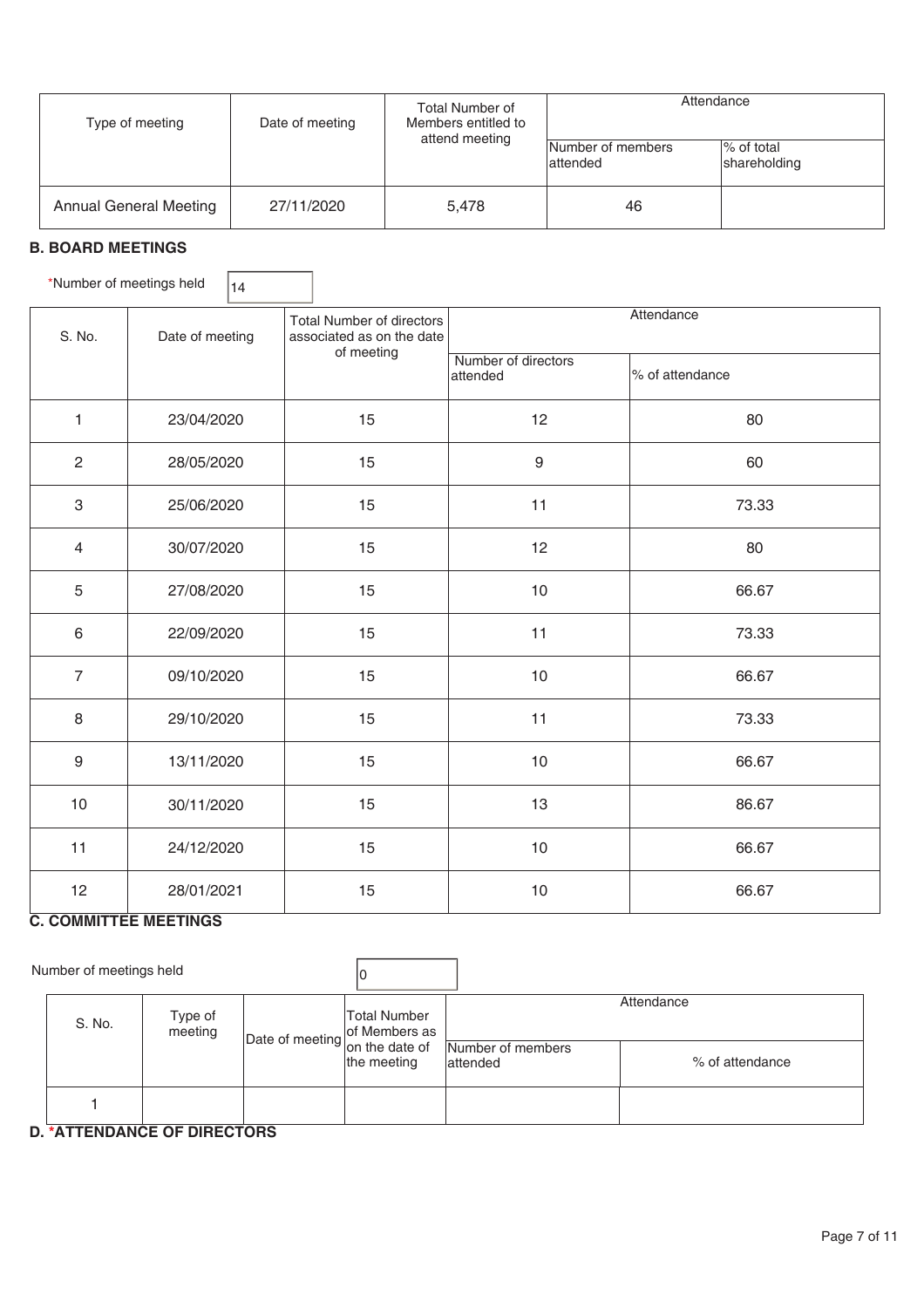|                |                         | <b>Board Meetings</b>                                                |                      |                                | <b>Committee Meetings</b>                                            | Whether<br>attended AGM |                      |          |
|----------------|-------------------------|----------------------------------------------------------------------|----------------------|--------------------------------|----------------------------------------------------------------------|-------------------------|----------------------|----------|
| S.<br>No.      | Name<br>of the director | Number of<br>Meetings which Number of<br>director was<br>entitled to | Meetings<br>attended | $\frac{8}{5}$ of<br>attendance | Number of<br>Meetings which Number of<br>director was<br>entitled to | Meetings<br>attended    | $%$ of<br>attendance | held on  |
|                |                         | attend                                                               |                      |                                | attend                                                               |                         |                      | (Y/N/NA) |
| $\mathbf{1}$   | <b>SHIRISH BHA</b>      | 14                                                                   | $\sqrt{5}$           | 35.71                          | $\mathbf 0$                                                          | $\mathbf 0$             | $\mathsf{O}$         |          |
| $\overline{c}$ | <b>KIRTIKUMAR</b>       | 14                                                                   | 14                   | 100                            | $\mathsf{O}\xspace$                                                  | $\mathsf{O}\xspace$     | $\mathsf{O}\xspace$  |          |
| $\,3$          | <b>HARSHAD CI</b>       | 14                                                                   | 13                   | 92.86                          | $\mathsf{O}\xspace$                                                  | $\mathsf{O}\xspace$     | $\mathsf{O}\xspace$  |          |
| $\overline{4}$ | <b>NITINKUMAR</b>       | 14                                                                   | 10                   | 71.43                          | $\mathsf{O}\xspace$                                                  | $\mathsf{O}\xspace$     | $\mathsf{O}\xspace$  |          |
| 5              | <b>KETAN LALIT</b>      | 14                                                                   | $\overline{7}$       | 50                             | $\mathbf 0$                                                          | $\mathsf{O}\xspace$     | $\mathbf 0$          |          |
| 6              | <b>HOMA DINSH</b>       | 14                                                                   | 14                   | 100                            | $\mathbf 0$                                                          | $\mathbf 0$             | $\mathbf 0$          |          |
| $\overline{7}$ | <b>RAMAN HIRJI</b>      | 14                                                                   | $\sqrt{2}$           | 14.29                          | $\mathsf{O}\xspace$                                                  | $\mathsf{O}\xspace$     | $\mathbf 0$          |          |
| 8              | MEHUL NAVII             | 14                                                                   | 5                    | 35.71                          | $\mathbf 0$                                                          | $\mathsf{O}\xspace$     | $\mathbf 0$          |          |
| 9              | <b>CHETAN SHA</b>       | 14                                                                   | 14                   | 100                            | $\mathbf 0$                                                          | $\mathsf{O}\xspace$     | $\mathbf 0$          |          |
| 10             | <b>SAMIR JAYSL</b>      | 14                                                                   | 14                   | 100                            | $\mathbf 0$                                                          | $\mathsf{O}\xspace$     | $\mathbf 0$          |          |
| 11             | <b>ADIL ASPI EN</b>     | 14                                                                   | 14                   | 100                            | $\mathbf 0$                                                          | $\mathsf{O}\xspace$     | $\mathbf 0$          |          |
| 12             | MITIL RAJNIK            | 14                                                                   | 13                   | 92.86                          | $\mathsf{O}\xspace$                                                  | $\mathsf{O}\xspace$     | $\mathsf{O}\xspace$  |          |
| 13             | <b>ASHOK NAR.</b>       | 14                                                                   | $\,6\,$              | 42.86                          | $\mathbf 0$                                                          | $\mathsf{O}\xspace$     | $\mathbf 0$          |          |
| 14             | <b>ANAND MAHE</b>       | 14                                                                   | 11                   | 78.57                          | $\mathbf 0$                                                          | $\mathbf 0$             | $\mathbf 0$          |          |
| 15             | SUBHASH BI              | $\sqrt{5}$                                                           | 4                    | 80                             | $\mathbf 0$                                                          | $\mathbf 0$             | $\mathbf 0$          |          |

# **X. \*REMUNERATION OF DIRECTORS AND KEY MANAGERIAL PERSONNEL**

 $\boxtimes$  Nil

|                                                                                   | Number of Managing Director, Whole-time Directors and/or Manager whose remuneration details to be entered |             |              |            |                               |               |                 |
|-----------------------------------------------------------------------------------|-----------------------------------------------------------------------------------------------------------|-------------|--------------|------------|-------------------------------|---------------|-----------------|
| S. No.                                                                            | Name                                                                                                      | Designation | Gross Salary | Commission | Stock Option/<br>Sweat equity | <b>Others</b> | Total<br>Amount |
|                                                                                   |                                                                                                           |             |              |            |                               |               | 0               |
|                                                                                   | Total                                                                                                     |             |              |            |                               |               |                 |
| Number of CEO, CFO and Company secretary whose remuneration details to be entered |                                                                                                           |             |              |            |                               |               |                 |
| S. No.                                                                            | Name                                                                                                      | Designation | Gross Salary | Commission | Stock Option/<br>Sweat equity | <b>Others</b> | Total<br>Amount |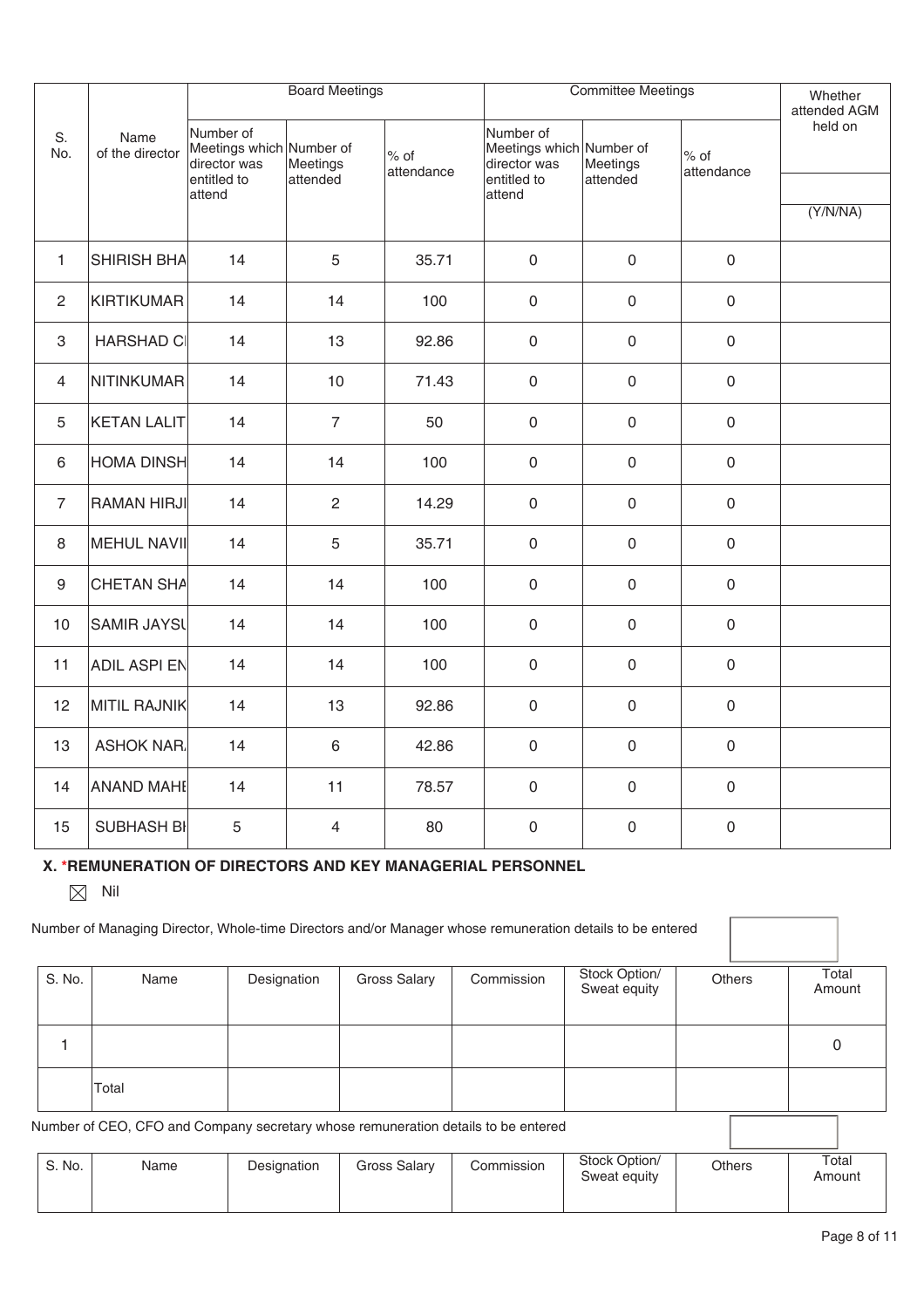| S. No. | Name                                                               | Designation | <b>Gross Salary</b> | Commission | Stock Option/<br>Sweat equity | Others | Total<br>Amount |  |
|--------|--------------------------------------------------------------------|-------------|---------------------|------------|-------------------------------|--------|-----------------|--|
|        |                                                                    |             |                     |            |                               |        | 0               |  |
|        | Total                                                              |             |                     |            |                               |        |                 |  |
|        | Number of other directors whose remuneration details to be entered |             |                     |            |                               |        |                 |  |
| S. No. | Name                                                               | Designation | Gross Salary        | Commission | Stock Option/<br>Sweat equity | Others | Total<br>Amount |  |
| 4      |                                                                    |             |                     |            |                               |        | 0               |  |
|        | Total                                                              |             |                     |            |                               |        |                 |  |

#### **XI. MATTERS RELATED TO CERTIFICATION OF COMPLIANCES AND DISCLOSURES**

| * A. Whether the company has made compliances and disclosures in respect of applicable $\odot$ Yes | $\bigcirc$ No |  |
|----------------------------------------------------------------------------------------------------|---------------|--|
| provisions of the Companies Act, 2013 during the year                                              |               |  |

B. If No, give reasons/observations

#### **XII. PENALTY AND PUNISHMENT - DETAILS THEREOF**

## (A) DETAILS OF PENALTIES / PUNISHMENT IMPOSED ON COMPANY/DIRECTORS /OFFICERS  $\boxtimes$  Nil

| Name of the<br>company/ directors/   Authority<br>lofficers | Name of the court/<br><b>concerned</b> | Date of Order | Name of the Act and<br>section under which<br>penalised / punished | Details of penalty/<br><i>s</i> lpunishment | Details of appeal (if any)<br>including present status |
|-------------------------------------------------------------|----------------------------------------|---------------|--------------------------------------------------------------------|---------------------------------------------|--------------------------------------------------------|
|                                                             |                                        |               |                                                                    |                                             |                                                        |

(B) DETAILS OF COMPOUNDING OF OFFENCES  $\boxtimes$  Nil

| Name of the<br>company/ directors/<br>lofficers | Name of the court/<br>Iconcerned<br><b>Authority</b> | Date of Order | Name of the Act and<br>section under which<br>loffence committed | Particulars of<br>loffence | Amount of compounding (in<br>Rupees) |
|-------------------------------------------------|------------------------------------------------------|---------------|------------------------------------------------------------------|----------------------------|--------------------------------------|
|                                                 |                                                      |               |                                                                  |                            |                                      |

**XIII. Whether complete list of shareholders, debenture holders has been enclosed as an attachment** 

 $\odot$  Yes  $\odot$  No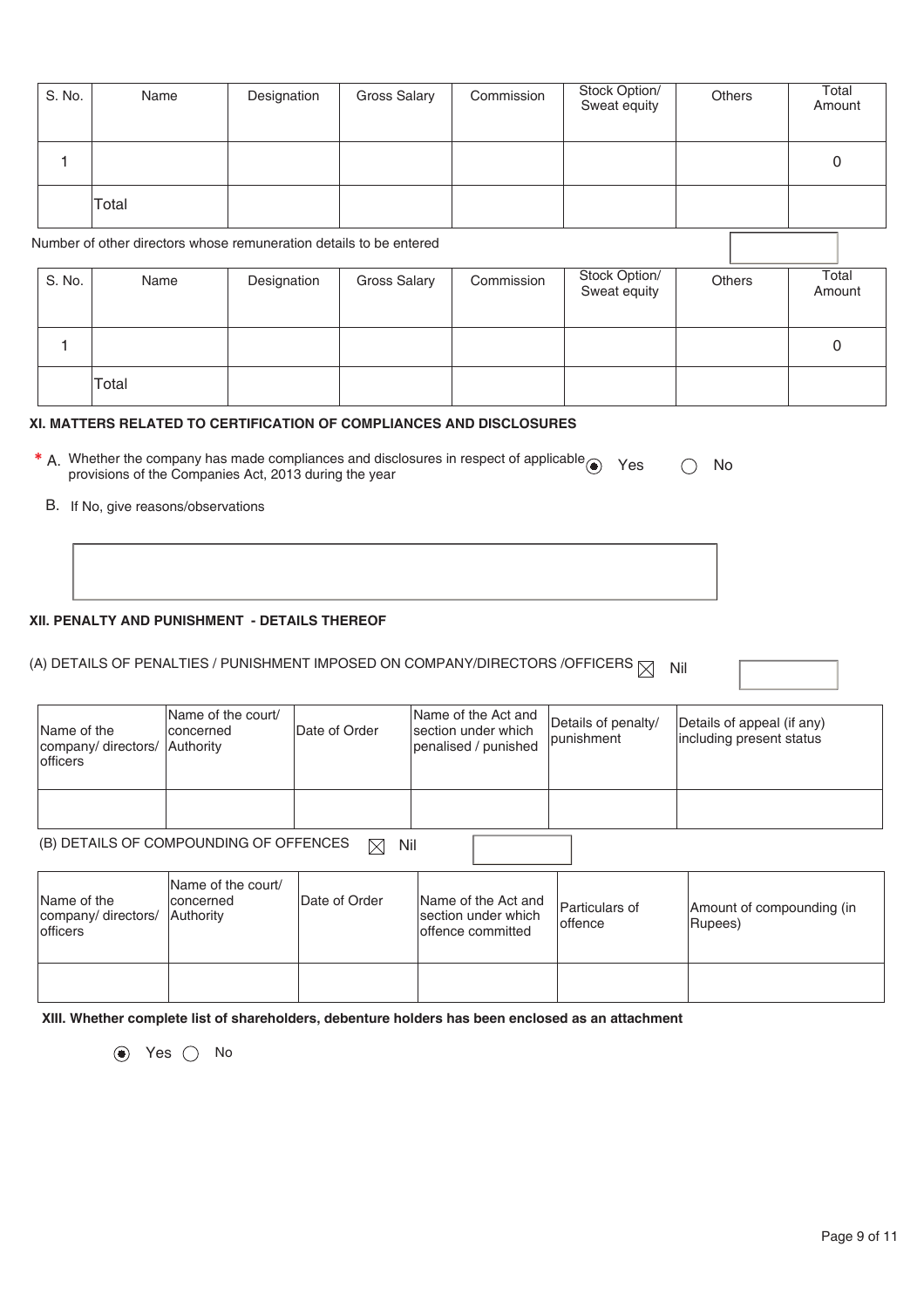#### **XIV. COMPLIANCE OF SUB-SECTION (2) OF SECTION 92, IN CASE OF LISTED COMPANIES**

In case of a listed company or a company having paid up share capital of Ten Crore rupees or more or turnover of Fifty Crore rupees or more, details of company secretary in whole time practice certifying the annual return in Form MGT-8.

| Name                           |                                  |  |
|--------------------------------|----------------------------------|--|
| Whether associate or fellow    | Associate $\bigcirc$ Fellow<br>⌒ |  |
| Certificate of practice number |                                  |  |

#### **I/We certify that:**

(a) The return states the facts, as they stood on the date of the closure of the financial year aforesaid correctly and adequately. (b) Unless otherwise expressly stated to the contrary elsewhere in this Return, the Company has complied with all the provisions of the Act during the financial year.

I am Authorised by the Board of Directors of the company vide resolution no. ..

dated

(DD/MM/YYYY) to sign this form and declare that all the requirements of the Companies Act, 2013 and the rules made thereunder in respect of the subject matter of this form and matters incidental thereto have been compiled with. I further declare that:

- 1. Whatever is stated in this form and in the attachments thereto is true, correct and complete and no information material to the subject matter of this form has been suppressed or concealed and is as per the original records maintained by the company.
- 2. All the required attachments have been completely and legibly attached to this form.

**Note: Attention is also drawn to the provisions of Section 447, section 448 and 449 of the Companies Act, 2013 which provide for punishment for fraud, punishment for false statement and punishment for false evidence respectively.** 

#### **To be digitally signed by**

| <b>Director</b>                 |          |                                |      |
|---------------------------------|----------|--------------------------------|------|
| DIN of the director             | 00606289 |                                |      |
| To be digitally signed by       |          |                                |      |
| ◯ Company Secretary             |          |                                |      |
| ◉ Company secretary in practice |          |                                |      |
| Membership number<br>6252       |          | Certificate of practice number | 3531 |